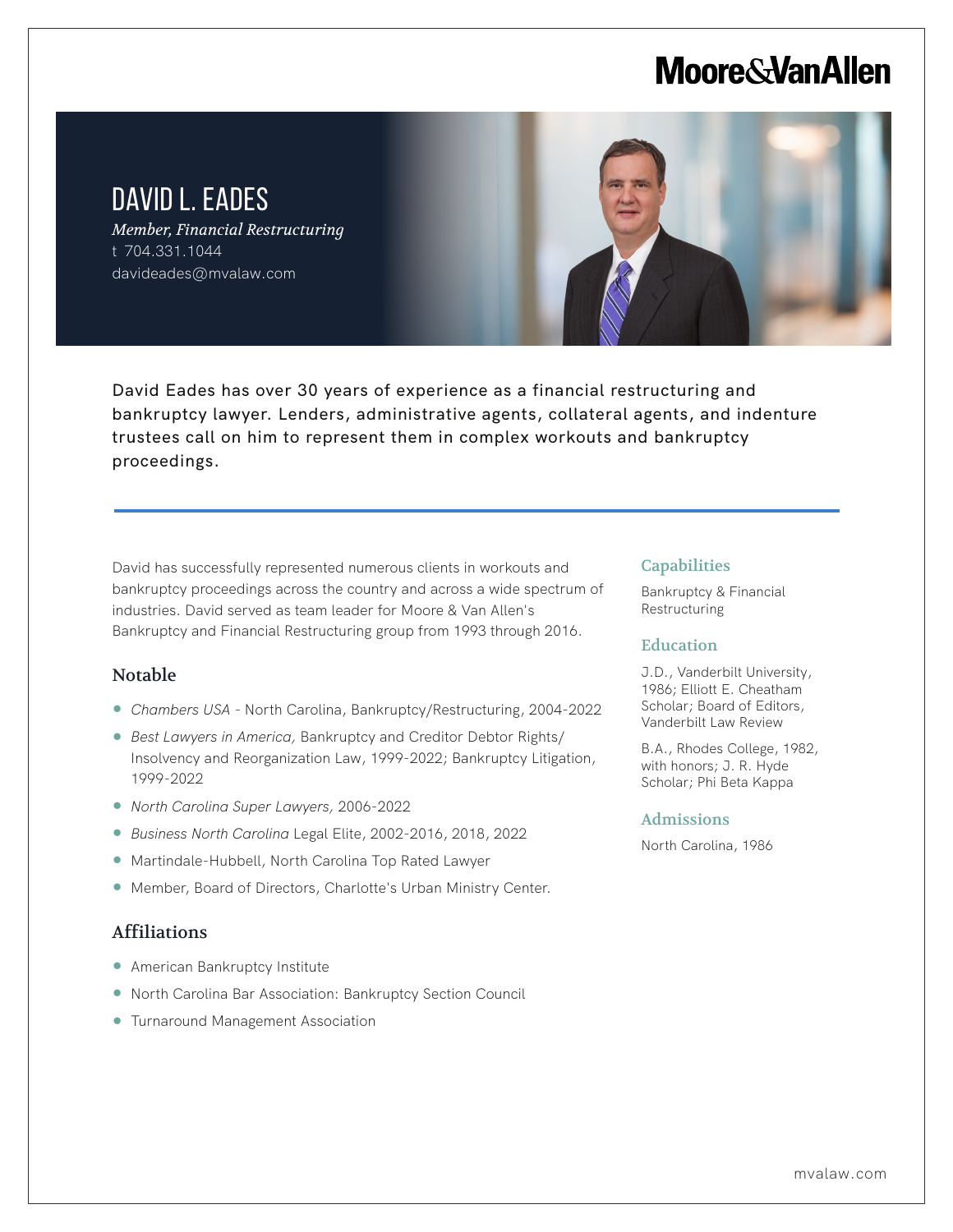# **Moore&VanAllen**

### David L. Eades

### Representative Experience

### Bankruptcies

- *Centennial Healthcare Corporation* (N.D. Ga.): Representation of co-agent for syndicate of lenders with over \$220 million of loan and synthetic lease exposure in bankruptcy involving multi-state nursing home company, including negotiation of confirmed liquidating chapter 11 plan
- *Crown Pacific L.P.* (Ariz.): Representation of agent for syndicate of lenders with \$200 million in exposure in negotiating confirmed creditors' plan for debtor timber company. Prepetition, negotiated major restructure involving significant additional collateral coverage, \$78 million pay-down and resolution of difficult intercreditor issues with private placement note holders holding \$250 million of senior debt
- *DBSI, Inc.* (Del.): Representation of secured lender with over \$66 million of secured claims against real property in five states
- *Jefferson County, Alabama* (N.D. AL.): Representation of variable rate securities liquidity bank and auction rate securities broker-dealer in Alabama chapter 9 bankruptcy proceeding in connection with defaulted \$3.2 billion Alabama county sewer bond issuance
- *Mercedes Homes, Inc.* (S.D. Fla.): Representation of agent for lenders that extended over \$155 million of senior secured financing to real estate developer that emerged from chapter 11 with a confirmed plan negotiated with, and supported by, senior lenders
- *Qimonda Richmond, LLC* (Del.): Representation of indenture trustee for loan participants that extended over \$150 million in leveraged lease equipment financing in connection with lease to semiconductor manufacturer
- *Silver State Helicopters, LLC* (Nev.): Representation of lender with \$30 million secured claim in complex chapter 7 bankruptcy of nationwide helicopter flight training school
- *Smith Mining & Materials, LLC* (W.D. Ky.): Representation of senior secured lender with \$14 million of exposure in chapter 11 case of multi-state mining company
- *Railworks Corporation* (Md.): Representation of agent for lender syndicate holding \$200 million in prepetition debt in rail contractor's chapter 11 bankruptcy proceeding. Representation included the negotiation of complex five-facility DIP credit arrangements with debtor and its surety as well as plan of reorganization, which was confirmed
- *TransCare Corporation* (S.D.N.Y.): Representation of senior secured lender with \$65 million of prepetition exposure to Manhattan ambulance company in connection with confirmed prepackaged debt-for-equity chapter 11 plan
- *U.S. Airways Group, Inc. (II)* (E.D. Va.): Representation of agent for syndicate of lenders, including Air Transportation Stabilization Board, under \$1 billion prepetition credit facility in connection with all facets of debtors' bankruptcy proceedings